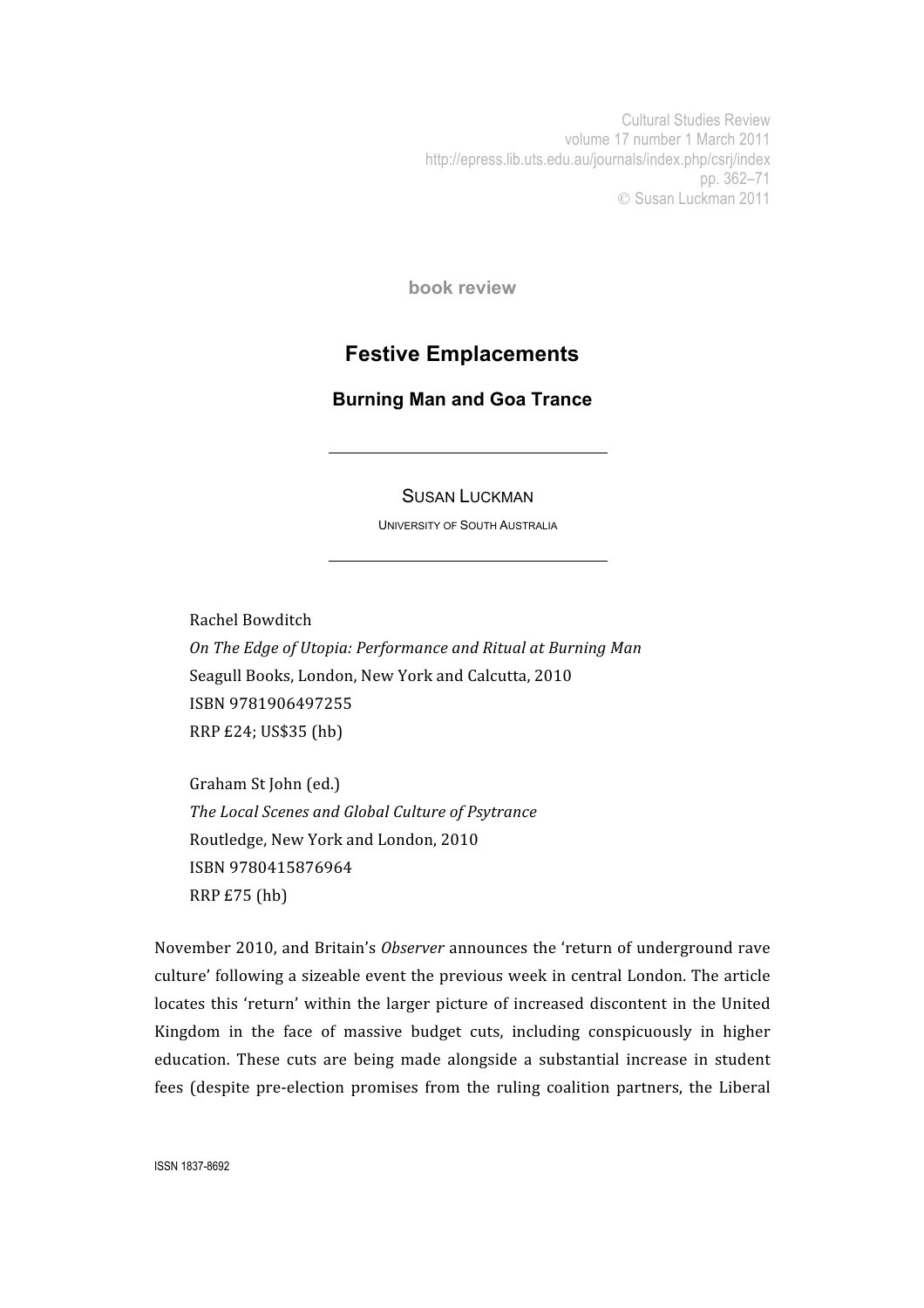Democrats,
that
they
would
oppose
any
such
moves).
Students
taking
to
the
nation's snowy streets present the kinds of iconic images of protest not seen in the UK since the 1980s; in the left-of-centre *Guardian/Observer* media stable's coverage of the events
you
can
sense
a
keenness
to
argue
that
the
country
is
witnessing
a
return
to protest culture not seen since the heyday of the Thatcher years. Or, in the case of rave events, not since the heady days of the early 1990s and opposition to the John Major
Conservative
government's
1994 *Criminal
Justice
Act*.
This contained,
among many
other
draconian
measures,
the
notorious
'anti
rave'
clause
cracking
down
on outdoor events characterised by the emission of a succession of repetitive beats which strangely enough would also make a folk devil out of waltzes or Morris dancing
if
scrupulously
applied.
So
while
 the
article
does
include
some
veiled
nods to the idea that electronic dance music (EDM) scenes never totally died away, the clear preferred reading of the piece as announced loud and proud in the title is that recession-driven austerity, the decentralised ease of online promotion and the reelection of a Conservative government, is giving rise to a 'return of underground rave culture'. To bring the point home, a break-out box at the bottom of the page offers
 a
 quick
 chronological
 overview
 of
 iconic
 moral
 panic
 generating
 youth culture:
 the
 1920s' 'Bright
 Young
 Things',
 the
 Teddy
Boys,
Mods
 and
Rockers,
 and Punks.

But the tone of 'they're back' does a huge injustice to the strength and ongoing
 persistence
 of 'underground'—let
 alone
 Main
 Street—places,
 events, venues and sounds EDM and rave-derived sociality have given rise to, and which have continued alive and well into the 'noughties'. Two recently released volumes are
a
clear
 testament
 to
 this:
Rachel
Bowditch's
monograph, *On
The
Edge
of
Utopia*  and
 Graham
 St
 John's
 latest
 anthology, *The
 Local
 Scenes
 and
 Global
 Culture
 of*  Psytrance. Indeed, St John's oeuvre in particular is evidence of the EDM scene's longevity in its various incarnations. This book is but the latest in a line of publications
 which
 includes
 the
 monograph *Technomad:
 Global
 Raving*  Countercultures (Equinox, 2009), the anthologies *Victor Turner and Contemporary* Cultural Performance (Berghahn, 2008), Rave Culture and Religion (Routledge, 2004),
 and *Free
 NRG:
 Notes
 From
 the
 Edge
 of
 the
 Dancefloor* (Common
 Ground, 2001), not
 to
 mention
 his editorship
 of
 the
 online *Dancecult:
Journal
 of
 Electronic*  Dance Music Culture. Certainly, St John's work on Burning Man is a notable omission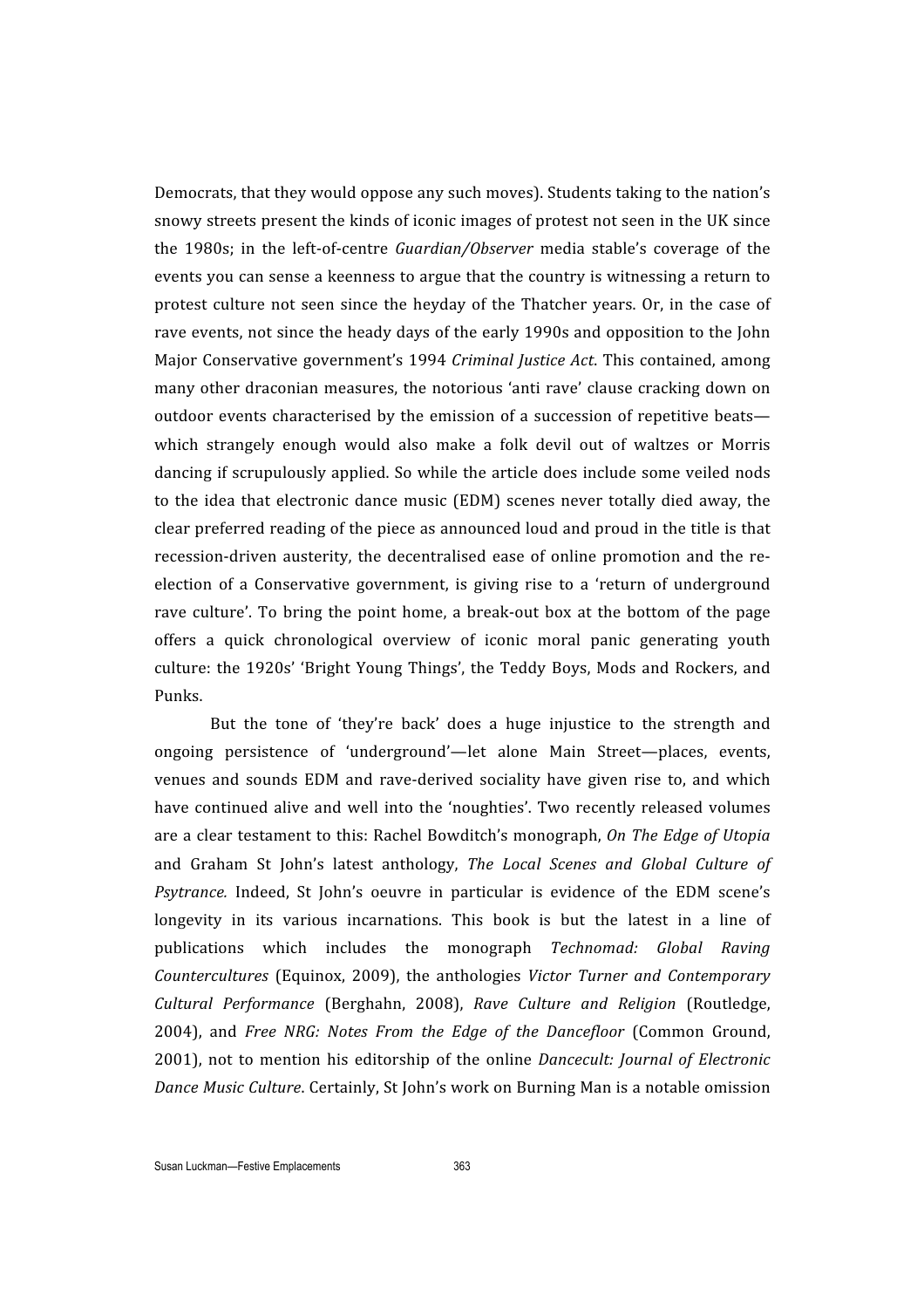from Bowditch's On The Edge of Utopia. Fraught links between EDM cultures (especially
psytrance,
see,
 for
example,
Ryan
in
St
 John
(ed.))
and
 the
Burning
Man Festival are clearly there, a connection even present in *Observer* article: 'The [London] gig was organised by Scumtek, a grassroots movement that originated from squats and is closely linked to Teknival, a dance music subculture that fuses elements of rave, traveller culture and America's Burning Man festival scene'.<sup>1</sup>

But while the links are strong, they are not seamless. Tensions between the newer rave culture and the original west coast hippy originators of Burning Man remain, and to an extent are reflected in Bowditch's work where the few references to
 the
rave
camps
are
largely
negative.
But
what
she
does
bring
 to
 the
book
is
her own expertise and particular interest in performance—Bowditch is herself a performer,
director
and
performance
studies
scholar,
and
 the
book
is
published
as part
 of
 Seagull
 Books'
 Enactments
 series
 dedicated
 to
 studies
 of
 performance, broadly
defined.
Thus,
what
unites
the
two
books
is
less
a
focus
on
EDM
and
more
a strong focus on the agency of place in creating a 'vibe' and/or community: for Bowditch, the temporary Black Rock City which emerges annually out of the playa of the Nevada desert; in the St John anthology Goa, both itself and also as psytrance, has become experienced through a myriad of local sites and communities. In music studies, this has been theorised via the lens of Will Straw's 'scenes', and this is strongly evident in the St John anthology, whereas in *On The Edge of Utopia* uses a broader
theoretical
focus
to
interpret
the
creation
of
festive
space
in
the
desert.

*On The Edge of Utopia* draws upon the author's repeated visits to the Burning Man Festival (across 2001 to 2008) to offer us an analysis narratively structured around the temporality of the event itself—from its history, through to early preparations, arrival, daily rhythms, the peak fire events, packing up and moving on. Thus the book in many ways parallels the actual experience of attending Burning Man. Methodologically, it is principally ethnographic, incorporating interviews as well as the 'raw' (xxiii) immediacy of the author's own field notes, Partially inspired by the work of Deirdre Sklar, this is all brought together to think about how performance studies can be usefully applied within a participantobservation
methodology.
Among
other
things,
this
means
that
during
interviews,
in the author's own words, 'the "subjects" related to me on an artist-to-artist level'. (xxiii) This certainly allows the author insider entree into the research site, but it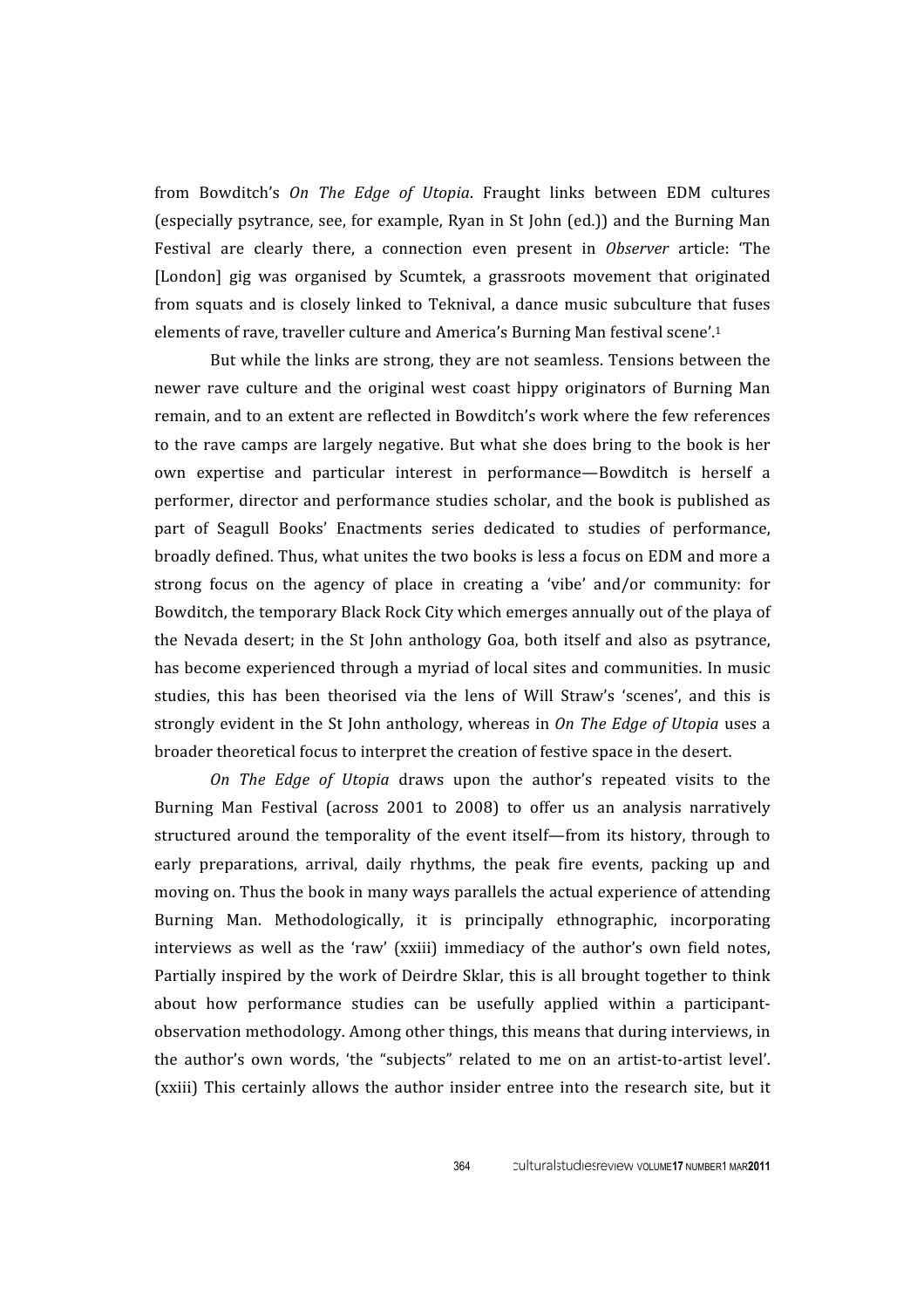can
also
potentially
lead
to
a
tendency
to
identify
with
interviewees
to
the
point
of losing
analytical
distance,
something
I
don't
think
this
book
always
overcomes.
The focus
on
identifying
notable
and
high
profile
individuals
within
 the
movement
also goes
a
long
way
in
explaining
the
absence
of
rave
culture/camps
from
the
analysis; these being sites where, ideally at least, participation and the dancing crowd, absence and disappearance are the focus. On the upside, however, the focus on performance
 does
 draw
 attention
 to
 the
 centrality
 of
 participation
 and
 not voyeurism
 as
 the
 appropriate
 mode
 of
 festival
 engagement.
 It
 also
 allows
 for significant attention to be paid to 'the work of play' (98–100) which goes into such festival attendance: that is, the effort which goes into the 'effortless' appearance of this
carnivalesque
time
out
from
quotidian
workday
lives.

Following on from the work of de Certeau ('walking the city') and, especially, Pearson and Shank and their idea of 'desire mapping', the lovingly rebuilt space of the temporary city itself looms large in the story, with its spatial organisation and material realities furnishing it with agency within the overall experience of each year's
event.
Given
that
the
site
needs
to
be
planned
out
in
advance
to
accommodate the
complex
event
infrastructure,
it
is
most
certainly
not
a
massive,
unplanned
free‐ for-all, and quite a bit of the book valuably outlines the labour and thinking around utopic city arrangement, and how this unfolds experimentally in the desert. As Bowditch observes, this is not always easy when sexual freedom is a long-standing tenet of the festival, most fully realised in the number of camps organised around openly exploring various sexual practices. Now these sites are increasingly coexisting with sites dedicated to children and families as not only the event but its participants,
grow
and
evolve.
How
 to
separate
such
spaces
without
compromising the
event
remains
an
ongoing
challenge.
The
two
main
discourses
the
author
sees
as running
through
the
text
are
identified
as
ritual
and
performance. The
analysis
looks at how physically moving into, occupying and leaving the site is conducted within a frame that pays attention to the ways each stage of this process also represents a psychic movement, with 'rituals' of welcome, return and initiation built into the immersive experience. The chapter 'Reinventing Ritual in Black Rock City' is particularly strong on this aspect. It is thus logical that the work of not only de Certeau,
but
also
Victor
Turner,
Bakhtin,
Foucault
and
Caillois,
is
repeatedly
alluded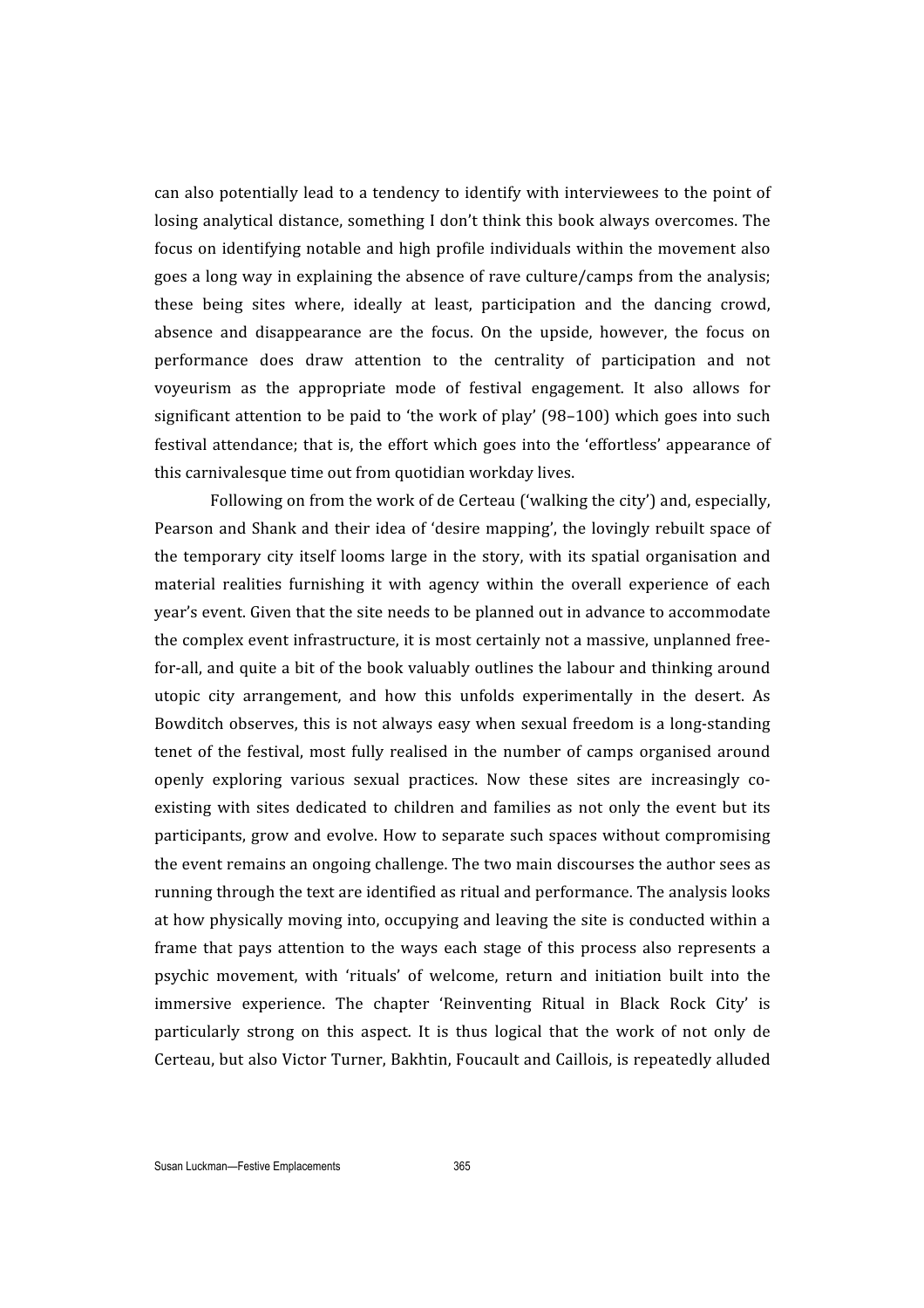to in making sense of the event. However, engagement with writing on New Age movements
and/or
cultural
appropriation
is
absent.

Bowditch offers a thorough overview of Burning Man from the first event held in 1986 on the beach in San Francisco, through to the present and the fifty thousand
people
who
annually
descend
on
the
Nevada
desert
site.
With
its
originary stories
strongly
influenced
by
the
actions
and
memories
of
a
number
of
key
figures, negotiating
the
complex
politics,
egos
and
recollections
of
this
is
not
an
easy
task
but Bowditch
 acknowledges
the difficulties
 and
 appears
 to
 negotiate
them with
 some dexterity. Today, the event retains its largely white, middle-class (xxii and 23) counter-cultural demographic. Classic tensions and the 'growing pains' which surround any previously small, underground event that grows exponentially are a constant companion on this journey, a definite strength of the account. Burning Man attendances
 have
 grown
 from twenty people
 in
 1986, through
 eight
 thousand
 in 1996, to almost thirty-nine thousand in 2006 and just shy of fifty thousand in 2008. (45)
 A
 tragic
 death
 at
 the
 festival
 in
 1996
 was
 a
 catalysing
 moment:
 something previously organised by a bunch of friends had grown too large for self-regulating informality
 and
 a
 greater
 degree
 of
 professionalism
 and
 organisation
 was recognised
as
necessary—not
without
opposition.
As
a
result,
Burning
Man
Festival was set up as a for-profit business 'owned' and run by key foundational players. This had obvious ramifications in terms of disaffection among the formative group, as well as latter participants, who feel the original political, cultural and noncommercial
meanings
behind
the
event
are
being
sold
out.

Some tensions have also been created by the central anti-commercial focus of the festival, a key part of its shared definition of utopia. To this day, the only trading
sites
allowed
on
site
are
 the
Center
Camp
Café,
run
since
 the
early
days
by one
of
the
elder
statespeople
of
Black
Rock
City,
and
the
ice
stand
(Camp
Artica).
The irony, however, is that the kinds of preparation required for the week on the playa both of essential survival items (food, water, shelter), and more contentiously of 'fun' preparation (costumes, decorations and especially the ubiquitous 'gifts' to be exchanged with strangers as a key part of the interactive potlatch economy of the festival)—involves the commercial purchase of huge amounts of stuff, maybe not bought on the playa but certainly brought onto it, to facilitate the carnivalesque. This tension
and
 the
constant
battle
against
'MOOP'
 (matter
out
of
place)
and
 the
effort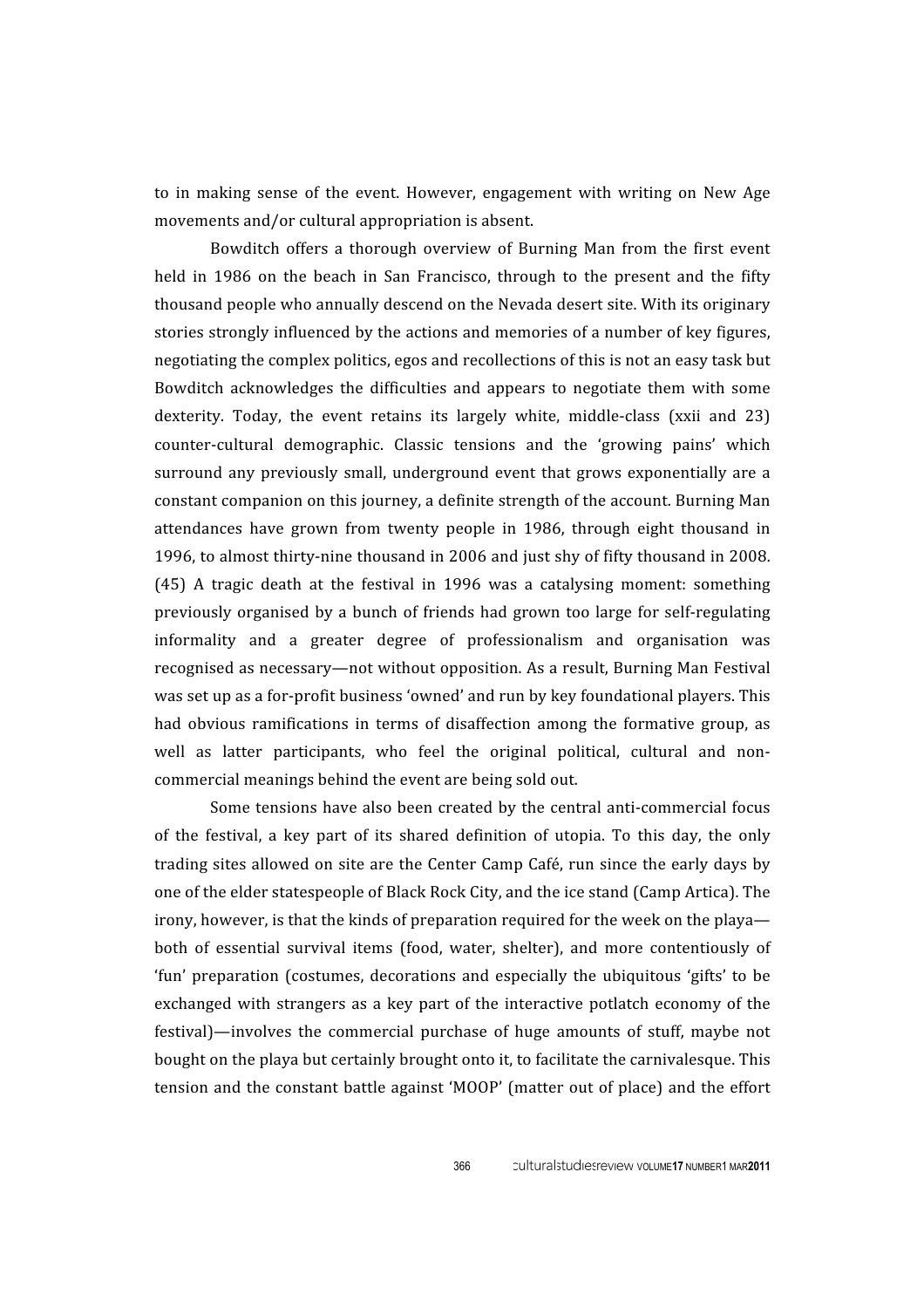put into leaving the site as unmarked by the intense human activity as possible is another
valuable
focus
of
Bowditch's
discussion.

The book offers an intelligent overview of Burning Man, rather than a sustained deep theoretical analysis—theoretical ideas 'dipped' into rather than systemically applied. It is of considerable value to anyone with even a passing interest
in
not
only
this
event
but
in
contemporary
eruptions
of
the
carnivalesque
or utopian
 community
 more
 broadly.
 Overall,
 the
 structure
 of
 the
 book
 works
 well, furnishing the reader with a feeling of immersion, a sense of the event playing out in (real) time. This works effectively to convey, perhaps as much as can be done in words, a sense of the ritual journey Burning Man is all about for its participants. The author clearly loves the festival, although no reference is made to ever participating in
the
dance
spaces,
leaving
the
reader
with
no
sense
of
this
experience
of
the
playa. Where brief references are made to the rave/techno camps, they are frequently negative
such
as
 the
casting
of
raves
as
passive
consumer
events
akin
 to
a
concert (118)
or
as
the
camp's
main
offenders
when
it
comes
to
leaving
behind
MOOP
on
the playa. (308) More positively, in furnishing the reader with a feel for the daily rhythms of the city, Bowditch acknowledges the role played by the rave camps, located at the city's edges, in firing up the camp's energy levels through the night where the heat of the day subsides and most of the festival's action occurs. (127)

A more consistently positive and sound-focused story of place and EDM music
 emerges
 in
 the
 chapters
 collected
 together
 in *The
 Local
 Scenes
 and
 Global Culture of Psytrance*. What unites the books, however, is the argument put in the introduction by St John, that Goa trance, as distinct from other forms of the genre, is most accurately linked back to festival rather than club culture. (2) Mobility has always been central to psytrance, (8) and as such the chapters presented in this volume represent the transnational spread of Goa trance from its original site to key sites
comprising
their
own
local
scenes
around
the
globe
including
Australia,
Czech Republic, Japan, Israel, Italy, Portugal, the United Kingdom and the United States. Psytrance's complex transnationalism, as well as its relationship to LSD and other psychedelic
substances
 (hence
 the
'psy'),
are
explored
here
by
 twelve
authors
also from around the globe. Psytrance's origins are traced back to Goa's sixties' hippy trail scene, when the site was a key stop-off point for those undertaking the overland journey between Europe and Australasia. In this book, too, a generally diachronic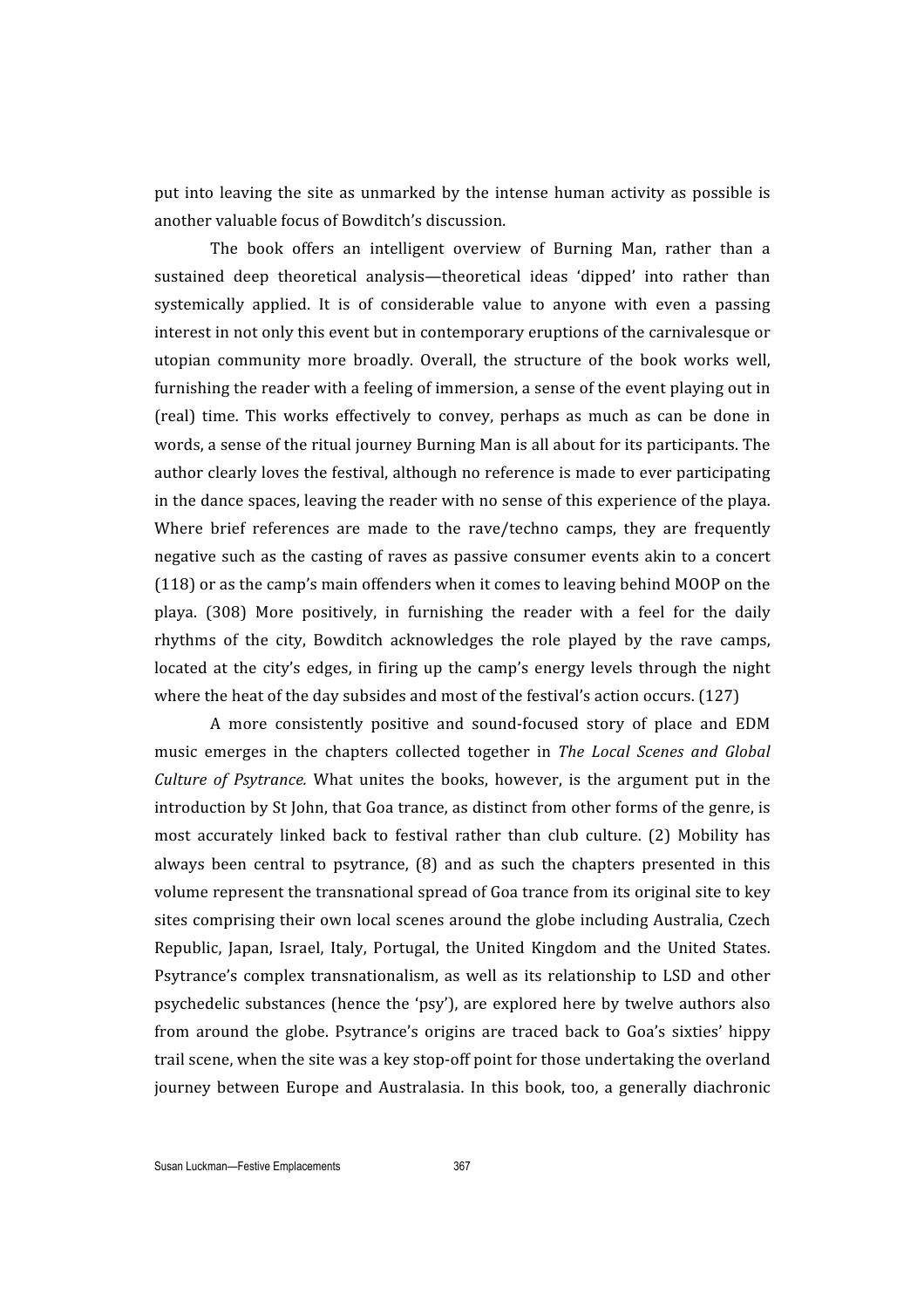organising
frame
is
employed,
with
the
chapters
grouped
in
sections
that
start
us
off at
 the
 parent 'original
 site
 of
 becoming'
 (1)
 of
 Goa
 trance,
 the
 former
 Portuguese colony
of
Goa
on
 India's
south
west
coast.
As
St
 John
contends
in
 the
introduction, psytrance challenges traditional subcultural analytical models on a number of counts, but notably in terms of its wide age profile—it's not simply a young person's scene. As a result, he posits Maffesoli's neo-tribes and cosmopolitanism as more useful
theoretical
models.

The
 first section
 offers
 an
 overview
 of
 Goa
 trance
 itself.
 Luther
 Elliott undertakes an interesting (but too brief) use of David Harvey to examine how local scenes can find themselves in cycles of commoditisation, before moving on to the wider theoretical ideas underpinning the rest of the chapter, notably Appadurai and 'structures of feeling'. He outlines Goa's antecedents in the psychedelic culture of San
Franciso's
Haight‐Ashbury
scene
(a
further
link
to
Burning
Man),
before
moving on
 to
 the
 first
 hippie
 trail
 visitors'
 arrival
 in
 Goa
 in
 1963.
 These
 were
 shortly followed by the psychedelic set, leading to a noticeable rise in Indian international tourism in the period 1967 to 1971. (26) Elliott then goes on to discuss the inevitable tensions between local culture, nascent commercialism and overly romantic attitudes towards locals held by travellers. Goa trance *per se* he sees arriving
with
a
new
group
of
travellers
in
the
late
1980s/early
1990s
who
brought the attitudes and electronic sounds of the newly emerging rave culture to mix in with the psychedelic scene. The chapter furnishes the volume with a grounding overview of the Goa vibe or 'state of mind', covering reasons for the relative absence of early Goa trance recordings, the significance of local Indian domestic tourism (Elliot's claims for the degree of involvement is challenged by subsequent author, Saldanha,
 but
 supported
 by
 the
 following
 chapter from
 D'Andrea),
 and the involvement and eventual loss of authenticity. D'Andrea's chapter focuses on understanding the maturation or decline of advanced scenes, employing Goa as its central case study. In so doing, the chapter tries to cover too much ground too quickly,
 glossing
 over
 complex
 theoretical
 issues
 around
 scenes,
 subcultures
 and cycles
of
growth
and
decline.
Saldanha
undertakes
in
some
ways
a
similar
analysis but narrows his focus and introduces the idea of 'scene suicide' to understand the demise of the original Goa moment. He traces the beginning of the decline to the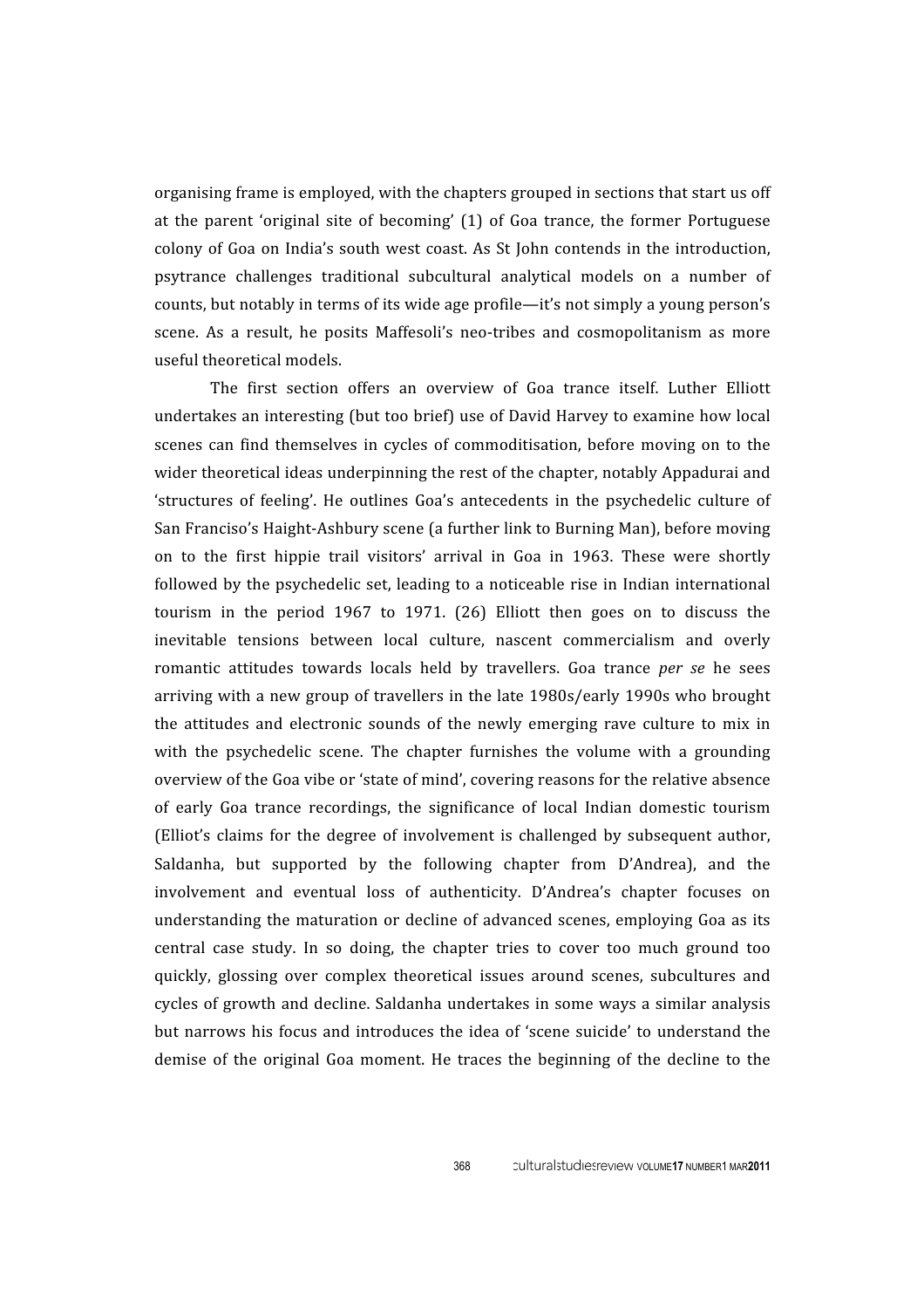period coinciding with the arrival of Israelis straight out of their compulsory military
service,
and
uses
Turner
to
examine
their
experience.

Part Two outlines the transnational shift from 'Goa' to 'Psytrance' through discussions of a number of rhizomatic eruptions of the sound and culture, mostly in the
United
Kingdom.
The
section
opens
with
a
chapter
from
scholar
and
DJ/musician Hillegonda
Rietveld
that
unpacks
the
beat
itself,
examining
how
it
is
made
and
how its form afforded it transnational appeal. The beat's geographical trajectory is thus explored in terms of 'lines of flight' including its intersection with Ibiza's EDM sounds. Charles de Ledesma homes in on UK trance, which he identifies as central to the genre. The chapter valuably develops how technology (for example the DAT tapes which DJs in Goa had to rely upon given the local weather's unforgiving effects on
 vinyl)
 played
 a
 key
 role
 as
 an
 agent
 itself
 in
 determining
 the
 kinds
 of
 generic features of the psytrance sound. An overview of many of the key players in the UK trance scenes, such as the Dragonfly label, can be found in this chapter. The next chapter, by Lindop, also focuses on UK psytrance and asks the question 'what is psytrance?'
 Though Lindrop
 starts
 with
 a
 focus
 on
 sound,
 the
 piece
 moves
 into
 a greater
 focus
on
the
visual
ambience
of
venue
spaces;
the
latter,
the
author
argues, plays
a
key
role
in
bringing
out
the
'psy'
side
of
the
sounds.
The
final
chapter
in
this section foreshadows the rest of the book as it brings in other key transnational sites of psytrance activity: in this instance. Israel. At the heart of this chapter are the local scene's origins in replicating at home the post-army service experience of backpacking overseas; an experience and scene Schmidt sees as a defined by its hedonism and desire for escape rather than any quest for a spiritual experience, and which the author thus also believes does nothing to challenge the mainstream Israeli society
participants
apparently
seek
to
escape
from.

Part Three continues the journey started in Part Two and extends trance's reach into newer sites where its sounds, and the liminality and carnivalesque of the scene, are experienced in the Czech Republic, Italy, Australia and online. Vito draws upon
ethnographic
fieldwork
to
offer
an
insight
into
the
relatively
new
(since
2000) Czech
psytrance
scene.
Drawing
upon
the
notion
of
'demence'
('ritualised
dementia', 151),
the
chapter
explores
the
Czech
scene's
emphasis
upon
metaphysical
madness and the carnivalesque (rather than activism or spirituality) in events organised in idyllic rural locations to help facilitate this detachment from the everyday. Baldini's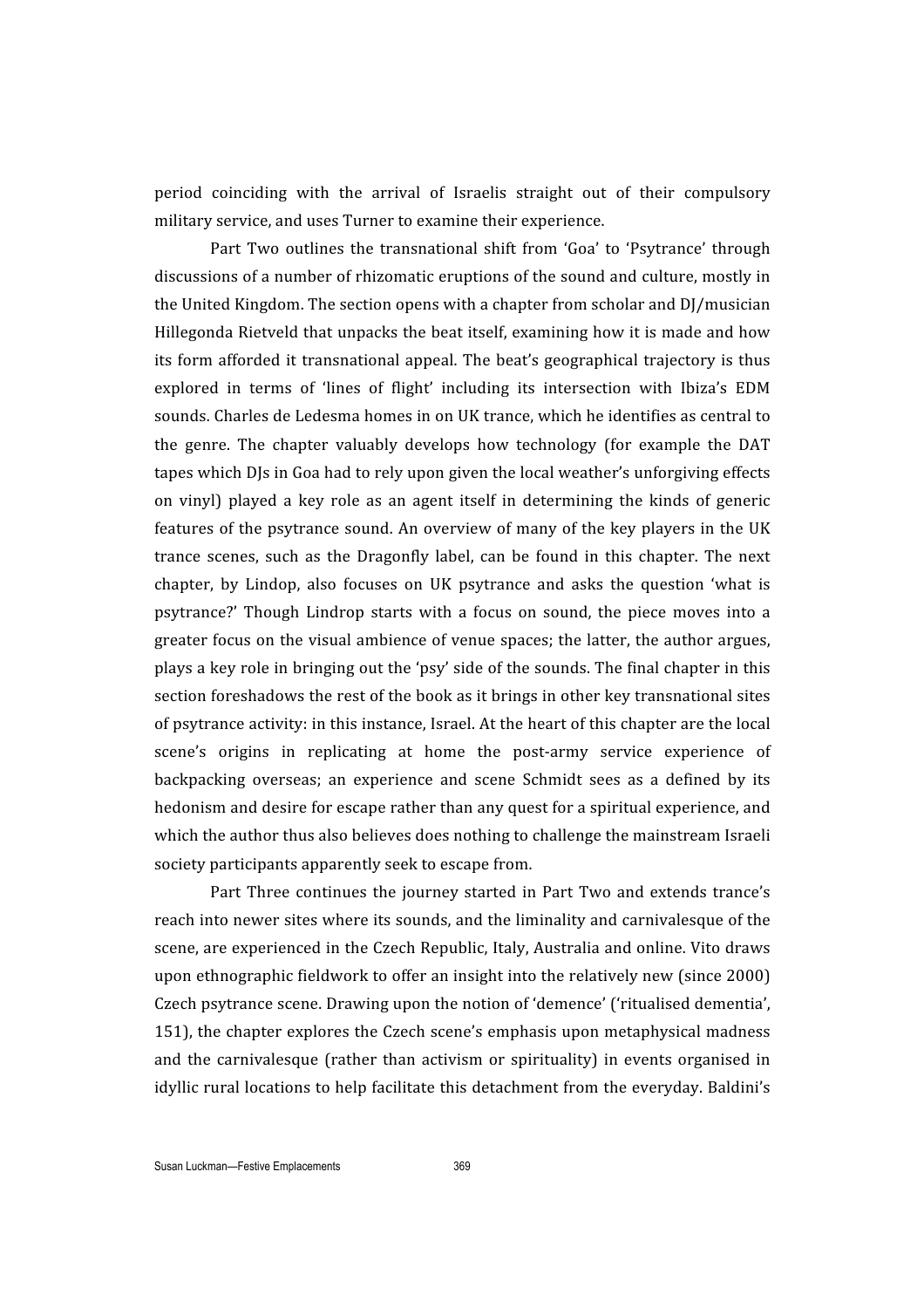chapter
maps
 the
Tuscan
psytrance
 scene
 onto
Euripides' *The
Bacchae,*  situated
in terms of the early Goa scene and the role of sadhus (wandering holy men) within it. In drawing upon *The Bacchae* and the animosity and fear displayed towards them, the
chapter
 offers
an
innovative
take
 on
 the
 opposition
EDM
events
can
 often
 face from
local
communities.
Ryan's
chapter
traces
the
emergence
of
trance
and
the
role of
the
internet
which,
she
points
out,
took
off
at
a
similar
time.
In
a
discussion
which is also perhaps a little too wide-ranging, this chapter moves us into the territory of the internet as public sphere, one which has proved a rich breeding ground for alternative ideas (including the Burning Man Festival which the author also refers to).
 Lambert
 locates
 Australian
 psytrance
 as
 consisting
 in
 two
 primary
 locations: bush
 doofs
 (outdoor
 EDM
 events)
 and
 online
 discussion
 forums.
Weaving
 the
 two together, he discusses how the latter is a key site for the establishment and maintenance
of
the
collective
memory
of
the
local
scene;
that
is,
the
scene
narrative. The final chapter by the editor, St John, operates as something of a conclusion, bringing the various threads of the book together. Harking back to this anthology's links to Bowditch's book, he argues that the Turnerian 'hyperliminality' of psytrance is best seen via its festivals. Offering a critique of shallow applications of Turner within psytrance analysis, he argues that psytrance is best viewed as a immersive 'social universe that is liminalised, in which spontaneity and indeterminacy are pursued
 and
 reanimated
 in
 consequential
 lifestyle
 and
 consumer
 practices',
 (226) rather than simply operating as a kind of Bakhtinian release of built up social and political
pressure.

Both books offer excellent overviews of the scenes they cover and can be strongly recommended for anyone seeking to find out more about Burning Man or psytrance respectively. Indeed, *On The Edge of Utopia* operates best as a critical description of the annual desert pilgrimage, one easily accessible to a non-academic readership.
With
the
benefit
of
multiple
authors,
case
studies
and
perspectives, *The*  Local Scenes and Global Culture of Psytrance goes a little further critically and represents a valuable contribution to academic understandings of, and writing about,
the
ongoing
strength
of
EDM
cultures.

—